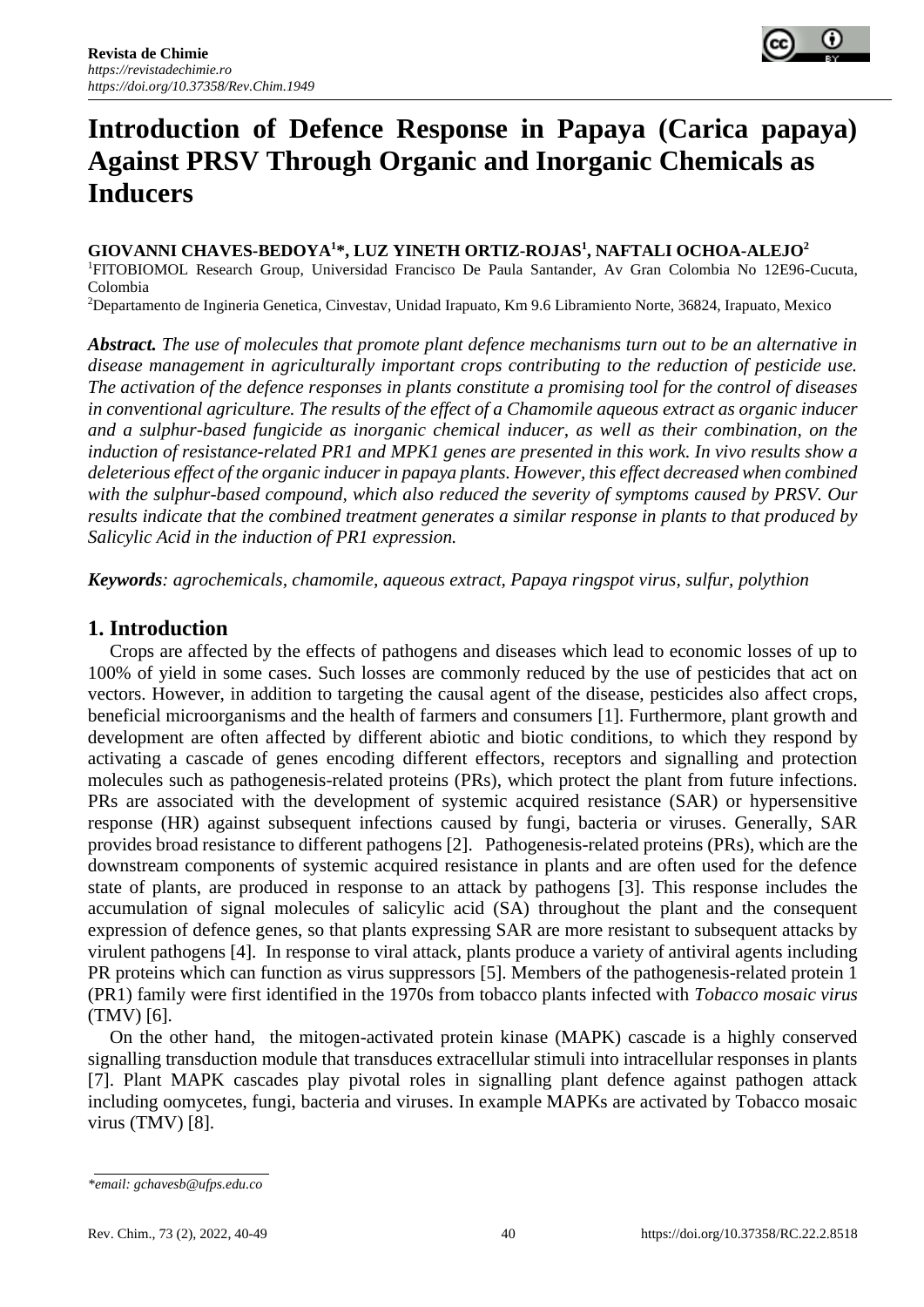

Plant resistance inducers (PRIs) are agents that lead to better protection to pathogen attacks by inducing the plant's own defence mechanisms, called induced resistance (IR). Resistance inducers can be chemical compounds as well as plant extracts or microorganisms. Resistance inducers are effective against different pathogens including viruses, bacteria and fungi, their effect can be local or systemic triggering SAR [9].

In viruses, pioneering work in SAR was developed with Tobacco Mosaic Virus when salicylic acid application was shown to trigger distal resistance to the virus [10].

Among the strategies to reduce the use of pesticides and the damage they cause to the environment, the use of plant resistance inducers (PRIs) or elicitors is considered as a potential option to face the phytosanitary problems of conventional agricultural practices and to reduce the environmental problems generated by the use of pesticides. These agents include different chemical or biological stimulants that can activate defence by exogenous application. Exogenous application of PRIs aims to bring the plant's defence system to an induced or prepared state, resulting in a stronger or faster induction of defence response over subsequent biotic or abiotic stress [11].

The treatment of plants with resistance inducers is an alternative that has been implemented against disease control in different pathosystems [12]; however, there is no information in papaya plants against PRSV. PRSV not only constitutes a risk to papaya, but also affects *Cucurbitaceae* in tropical and subtropical regions by reducing fruit production, fruit quality and sugar levels by 50% or more. In Norte de Santander - Colombia, the papaya crop has increased with respect to the acreage and output in tons. In the year 2007, there were 117 hectares with a production of 1897t, while by 2018, 136 ha were planted yielding 2013 t [13]. The slow increase in the production could be due to the presence of PRSV in the region, among other factors [14], and therefore the strategies used to increase the resistance against PRSV in papaya could contribute to an increase in the production. In this study we analysed the effect of three treatments including a Chamomile (*Matricaria chamomilla)* aqueous extract in the induction of the expression of two genes associated with resistance (MPK1 and PR1) in seedlings of papaya infected mechanically with PRSV at 3- and 7-days post-inoculation, with follow-up to the expression of symptoms and development of the plant until the 30 dpi. *Matricaria chamomilla* belongs to the group of medicinal plants with different active compounds among which are sesquiterpenes, flavonoids, coumarins and polyacetylenes, as the most important constituents and more than 120 chemical constituents have been identified in the flower as secondary metabolites, for which different biological activities have been described [15]. Statistical analysis in this study indicated that there was a significant effect on the induction of expression of genes associated with resistance, in particular PR1; however, in the case of treatment with the Chamomile aqueous extract, deleterious effects were shown in papaya plants, causing the death even of plants not inoculated with the virus, suggesting that the death was not due to the effect of PRSV infection.

# **2. Materials and methods**

## **2.1. Papaya plants**

The papaya seedbed, Maradol variety, was made in polyethylene bags of 20 x 14 cm, under controlled conditions at 32ºC, 12 h light and 12 h darkness in a Weisstechnik® (Loughborough, UK) growth chamber, model SGC120-T. Five different papaya seedlings were sprayed with each treatment using a random block design. Schematic experiment timeline is shown in Figure 1.



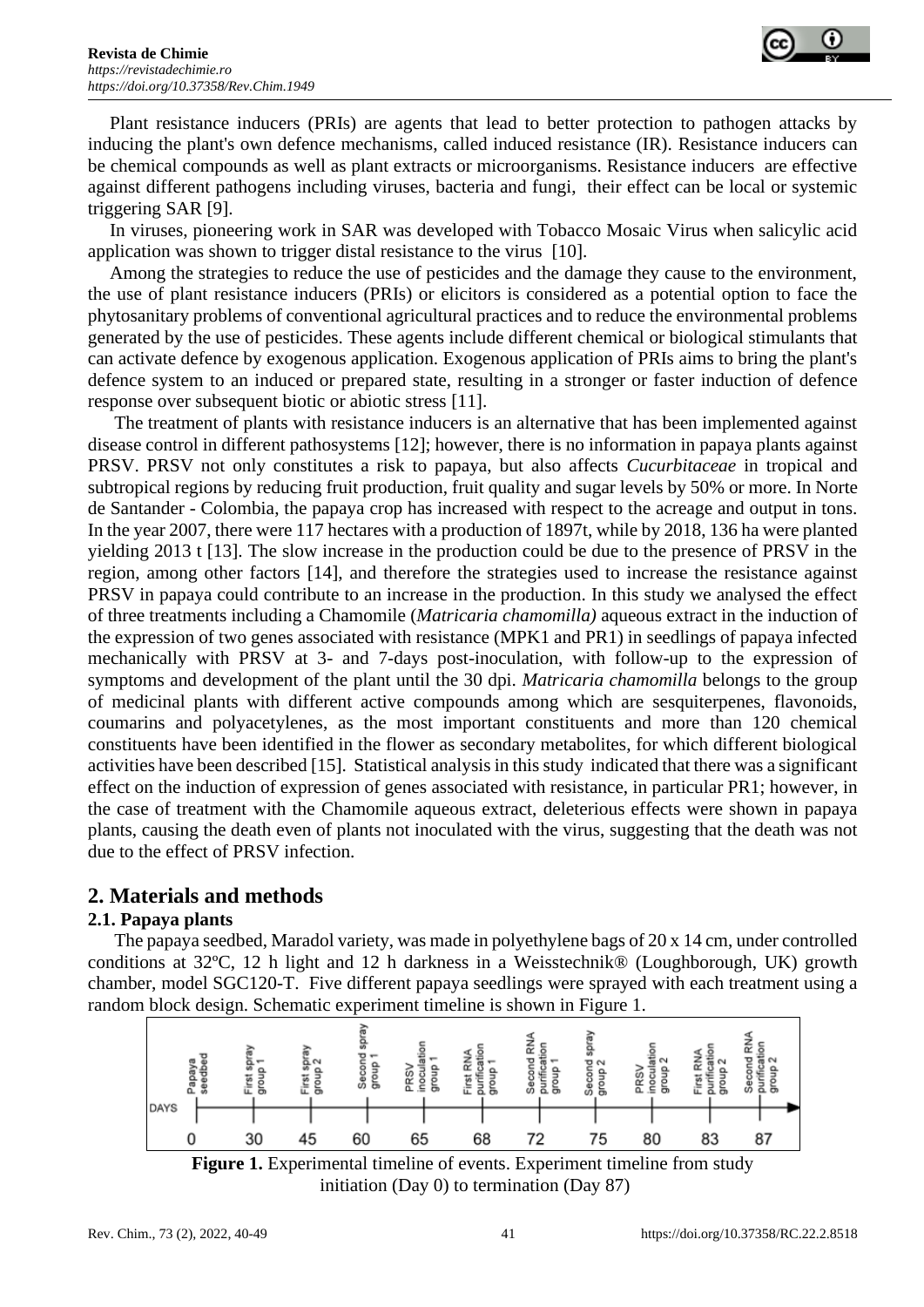

Papaya RNA extraction was performed to monitor the expression of the genes of interest. Three plants from each treatment were selected for analysis by semi-quantitative RT-PCR. The positive control consisted of plants inoculated with the virus and sprayed with water.

# **2.2. Statistical analysis**

A randomized complete block design was used, where each block was composed of five treatments: (T1), Salicylic Acid (T2), POLYTHION ® SC (Arysta Lifescience). (T3) Chamomile aqueous extract (*Matricaria chamomilla)* (T4), Chamomile aqueous extract + POLYTHION, (T5) water. Each treatment was applied to 5 plants with three replicates for a total of 75 experimental units per group. The experiment was performed twice with a difference of 2 weeks among them, (rep 1 and rep 2). Three plants from each treatment were selected for gene expression induction analyses. The statistical analysis was performed using the SAS System for PC version 9.0 (SAS Institute. 2017). An analysis of variance (ANOVA, F distribution) was performed to determine significant differences between means in the ANOVA, using Tukey and Duncan's multiple comparison tests at probability level (5%).

## **2.2. Description of the treatments**

A total of 5 treatments were used for this study

T1. Salicylic acid. A 0.5 mM solution was prepared for spraying papaya plants

T2. POLYTHION ® SC (Arysta Lifescience, Tokyo, Japan). This fungicide for agricultural use was tested as inorganic inducer of plant defence. The active component of the fungicide is sulphur. In 250 mL of distilled water, 250  $\mu$ L of the fungicide was diluted according to the manufacturer's instruction.

T3. Chamomile aqueous extract. Chamomile was tested as organic inducer of plant defence. This was prepared with 500 g of fresh *Matricaria chamomilla* L. in 4 L of water. The preparation was placed in a plastic container and kept in the dark with daily agitation for 10 days. The Chamomile aqueous extract was passed through filter paper and stored in hermetically sealed glass bottles at 4ºC until the time of application in a 1:10 dilution.

T4. Chamomile aqueous extract + POLYTHION ® SC 500 mL of the Chamomile aqueous extract plus 500 µL of the fungicide POLYTHION ® SC were mixed and used as a treatment. The mixture was stirred until it was homogenized and applied by spraying to each of the seedlings under treatment. POLYTHION has a composition of 720g/L of sulphur.

T5. Distilled water. Mock

# **2.3. Viral Inoculum preparation**

Mechanical inoculation of PRSV using carborundum as an abrasive was carried out in healthy papaya plants previously sprayed with the treatments as described above. A diseased plant of papaya verified by RT-PCR was taken as the source of inoculum. The plant was collected in Villa del Rosario, Norte de Santander, Colombia, where studies with PRSV have been previously carried out [14, 16] The viral inoculum was prepared by macerating approximately 100 mg of infected leaf in 1 mL of inoculation buffer (10 mM of phosphate buffer, *p*H 7).

## **2.4. RNA extraction**

RNA extraction. Papaya leaves PRSV inoculated and sprayed with the different treatments were used for RNA extractions using the Trizol reagent (Invitrogen, Waltham, MA USA) following the manufacturer's specifications. RNA was stored in 15 µL aliquots and kept at -70ºC until it was used as template for RT-PCR.

# **2.5. Semi quantitative RT-PCR**

Total RNA was used as a template in RT-PCR reactions to amplify the PR1, PK1 and ubiquitin genes of papaya and the capsid protein (CP) gene of PRSV using the specific oligonucleotides showed in Table 1.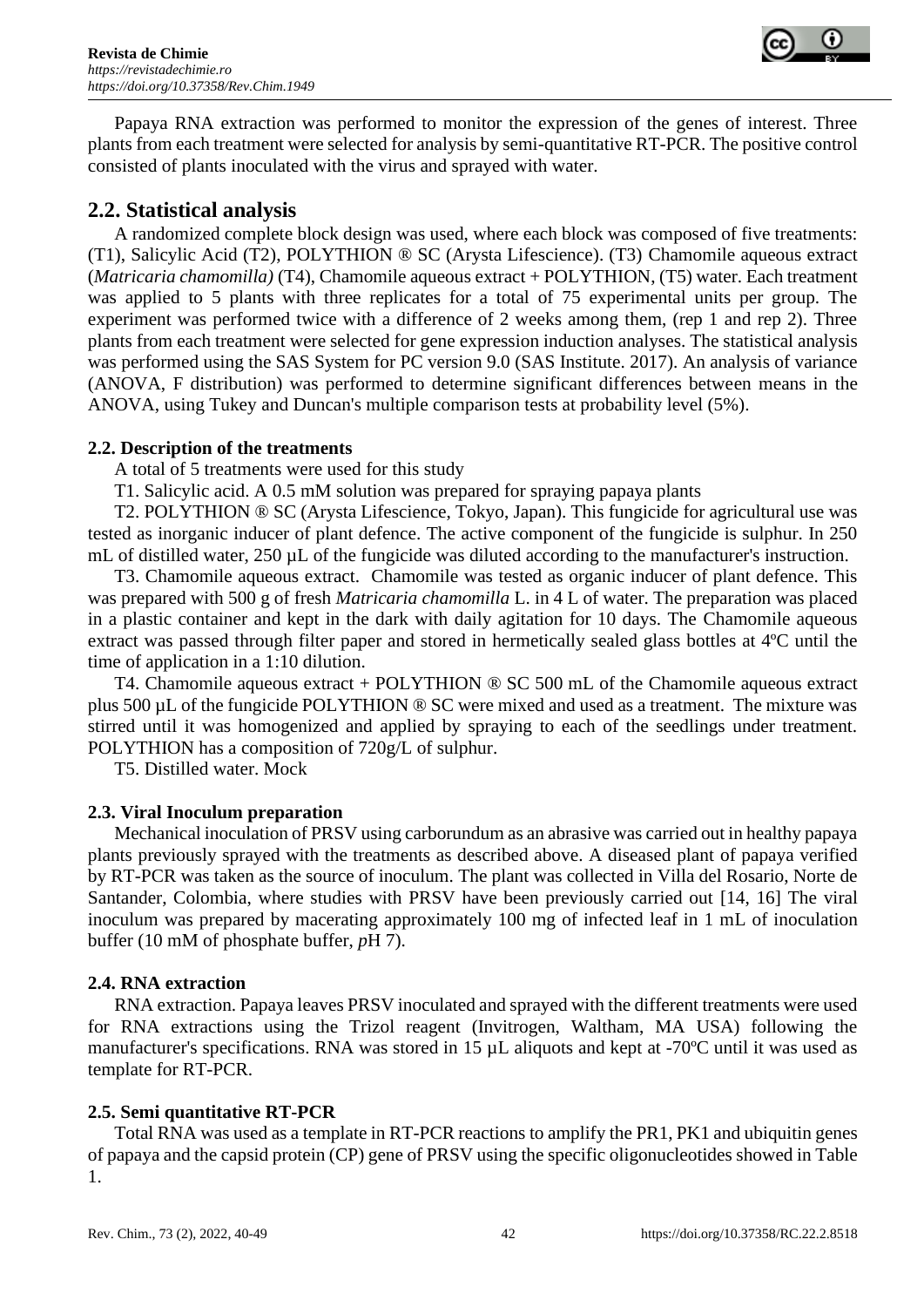

| Gene           | Primer sequence $(5^{\prime} - 3^{\prime})$ | Ref.         | Size (pb) | $T^{\mathrm{o}}$ |
|----------------|---------------------------------------------|--------------|-----------|------------------|
|                |                                             |              |           |                  |
| PR1            | <b>FWD</b>                                  | $[17]$       | 200       | $67^{\circ}$ C   |
|                | TCTCCGCCGTGAACATGTGGGTTAGCG                 |              |           |                  |
|                | Rev                                         |              |           |                  |
|                | GTATGGCTTCTCGTTCACATAATTCCC                 |              |           |                  |
| <b>MPK1</b>    | Fwd                                         | $[17]$       | 200       | $58^{\circ}$ C   |
|                | GATCCGTCAAAGAGGATTAGTGTCTCTG                |              |           |                  |
|                | Rev                                         |              |           |                  |
|                | TCAGAGCTCAGTGTTTAAGGTTGAAGC                 |              |           |                  |
| <b>PRSV-CP</b> | Fwd                                         | (This study) | 266       | $54^{\circ}$ C   |
|                | AAGATAATGCTAGTGACGGAAATGATGTG               |              |           |                  |
|                | Rev                                         |              |           |                  |
|                | TCTTCACTCCCTCGTACCATTTCTCAAAT               |              |           |                  |
| Uba            | Fwd                                         | [18]         | 200       | $62^{\circ}$ C   |
|                | GTTGATTTTTGCTGGGAAGC                        |              |           |                  |
|                | Rev                                         |              |           |                  |
|                | GATCTTGGCCTTCACGTTGT                        |              |           |                  |

#### **Table 1.** Oligonucleotides used to amplify different genes in papaya plants

For reverse transcription, the RNA and the respective 3' oligo were denatured at 70ºC with 10U of MMLV reverse transcriptase (Promega, Madison, WI USA) and incubated at 37ºC for one hour. Each resulting cDNA was amplified by PCR using 10 µL of the corresponding RT reaction, 2.5U of Taq polymerase (Invitrogen, Waltham, MA USA), dNTPs set to 625 µM and 0.5 pmol/µL of each of the 3' and 5' primers to a final volume of 50 µL. PCR amplifications were performed in a LABOCON GE4852T thermal cycler (Leicester, UK). 10 µL aliquots of the RT-PCR product were loaded into 1 % agarose gels in a TAE buffer electrophoresis chamber at a constant voltage of 100 volts and displayed with GelRed® (Biotium, Fremont, CA USA)) Relative quantification of the amplification of each gene was done by comparing the intensity of the bands to the nanogram concentration of the Bioline (Toronto, Canada) HyperladderTM 50 bp marker using the 1D analysis option of the Doc-ItLS software of the UVP (Upland, CA USA) gel documentation system.

# **3. Results and discussions**

# **3.1. Effect of treatments on papaya seedlings and molecular detection of PRSV**

Each of the treatments was sprayed on 5 different papaya plants each time (rep 1 and rep 2) under the same conditions and were monitored daily to determine its effect on the plant and disease symptoms. Figure 2 shows the condition of the papaya plants when the first spraying was done with each one of the treatments.



**Figure 2**. Papaya plants at day 30 after initial spraying with different treatments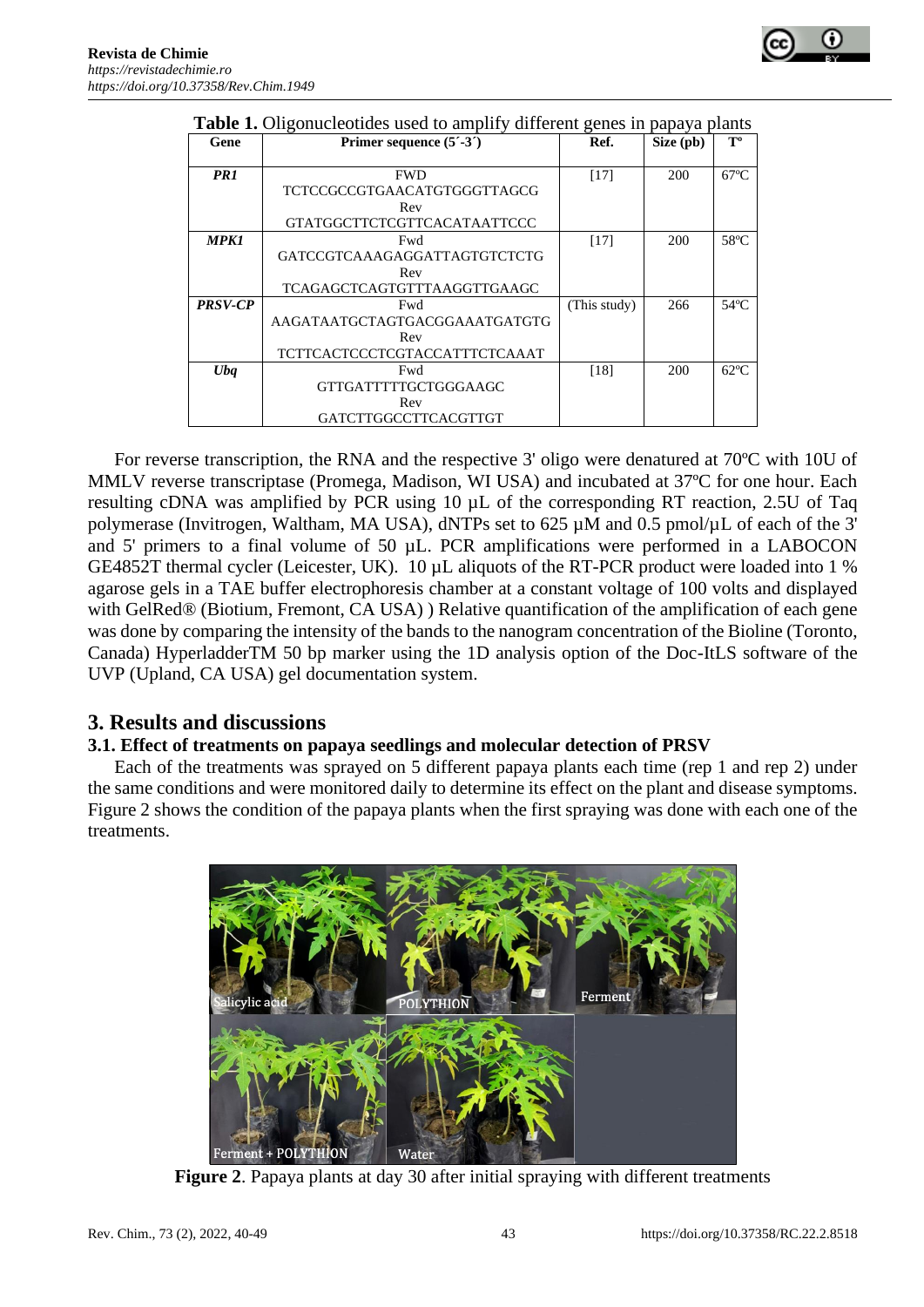

After 7 days of virus inoculation, papaya plants presented no visible symptoms of PRSV; however, to verify that plants had been efficiently inoculated, a RT-PCR was conducted to amplify a segment of the CP gene (Figure 3). Amplified amplicons identity was verified by double sequencing.



**Figure 3.** CP gene of PRSV (266 bp) in mechanically inoculated papaya seedlings. All plants tested were positive for PRSV by RT-PCR

## **3.2. RT-PCR and transcript quantification of PR1 and MPK1 genes**

Each PCR amplification product (Figure 4) for each of the genes was quantified semi-quantitatively in triplicate for statistical analysis.

|                  |     | T1  |     |     | T4  |     |     | T5  |     |     | <b>T2</b> |     |     | T3  |     |
|------------------|-----|-----|-----|-----|-----|-----|-----|-----|-----|-----|-----------|-----|-----|-----|-----|
| <b>MPK1 3DPI</b> |     |     |     |     |     |     |     |     |     |     |           |     |     |     |     |
|                  | 103 | 58  | 80  | 117 | 63  | 96  | 103 | 84  | 53  | 46  | 53        | 47  | 65  | 50  | 53  |
| <b>MPK1 7DPI</b> |     |     |     |     |     |     |     |     |     |     |           |     |     |     |     |
|                  | 106 | 66  | 72  | 83  | 60  | 72  | 80  | 67  | 73  | 48  | 56        | 66  | 50  | 40  | 76  |
| PR1 3DPI         |     |     |     |     |     |     |     |     |     |     |           |     |     |     |     |
|                  | 90  | 80  | 87  | 84  | 84  | 84  | 77  | 72  | 75  | 80  | 67        | 66  | 75  | 65  | 74  |
| PR1 7DPI         |     |     |     |     |     |     |     |     |     |     |           |     |     |     |     |
|                  | 58  | 87  | 86  | 74  | 72  | 92  | 82  | 87  | 63  | 34  | 60        | 75  | 45  | 50  | 51  |
| CP               |     |     |     |     |     |     |     |     |     |     |           |     |     |     |     |
|                  | 84  | 97  | 90  | 70  | 72  | 94  | 103 | 113 | 89  | 113 | 79        | 85  | 126 | 90  | 94  |
| UBq              |     |     |     |     |     |     |     |     |     |     |           |     |     |     |     |
|                  | 103 | 113 | 100 | 97  | 111 | 101 | 100 | 115 | 112 | 188 |           | 192 | 189 | 194 | 198 |

**Figure 4**. Amplification of PR1 and MPK1 genes in triplicate at 3 and 7 dpi

In example the figure shows the results for rep 1. Each band was quantified as described in methods and used to determine the difference in expression of the PR1 and MPK1 genes. The CP amplification products of PRSV are included. UBq was included as a reference sample loading control. (T1), *Salicylic acid* (T2), POLYTHION (T3) Chamomile aqueous extract (T4), Chamomile aqueous extract + POLYTHION (T5) water.

The values of intensities of each band for PR1 and MPK1 transcripts at 3 and 7 dpi, according to the different treatments, are summarized in Table 2.

**Table 2.** Relative intensity values of PR1 and MPK1 expression at 3 and 7 dpi using the ladder bands as point of reference. The intensity of green indicates greater expression of the gene. Red intensity indicates lower gene expression. The values are the average of six replicates per day per treatment (three from rep 1 and three from rep 2). These values were taken for semi-quantitative quantification of the gene expression and statistical analysis

|      | <b>Treatment</b> | T1   |          | T <sub>2</sub> |      | T <sub>3</sub> |      | <b>T4</b> |      | T <sub>5</sub> |      |
|------|------------------|------|----------|----------------|------|----------------|------|-----------|------|----------------|------|
| Gene |                  | 3dpi | –<br>dpi | 3dpi           | 7dpi | 3dpi           | 7dpi | 3dpi      | 7dpi | 3dpi           | 7dpi |
|      | rI               | 90   | 58       | 80             | 34   | 75             | 45   | 84        | 74   | 77             | 82   |
| PR1  | r2               | 80   | 87       | 67             | 60   | 65             | 50   | 84        | 72   | 72             | 87   |
|      | r3               | 87   | 86       | 66             | 75   | 74             | 51   | 84        | 92   | 75             | 63   |
|      |                  |      |          |                |      |                |      |           |      |                |      |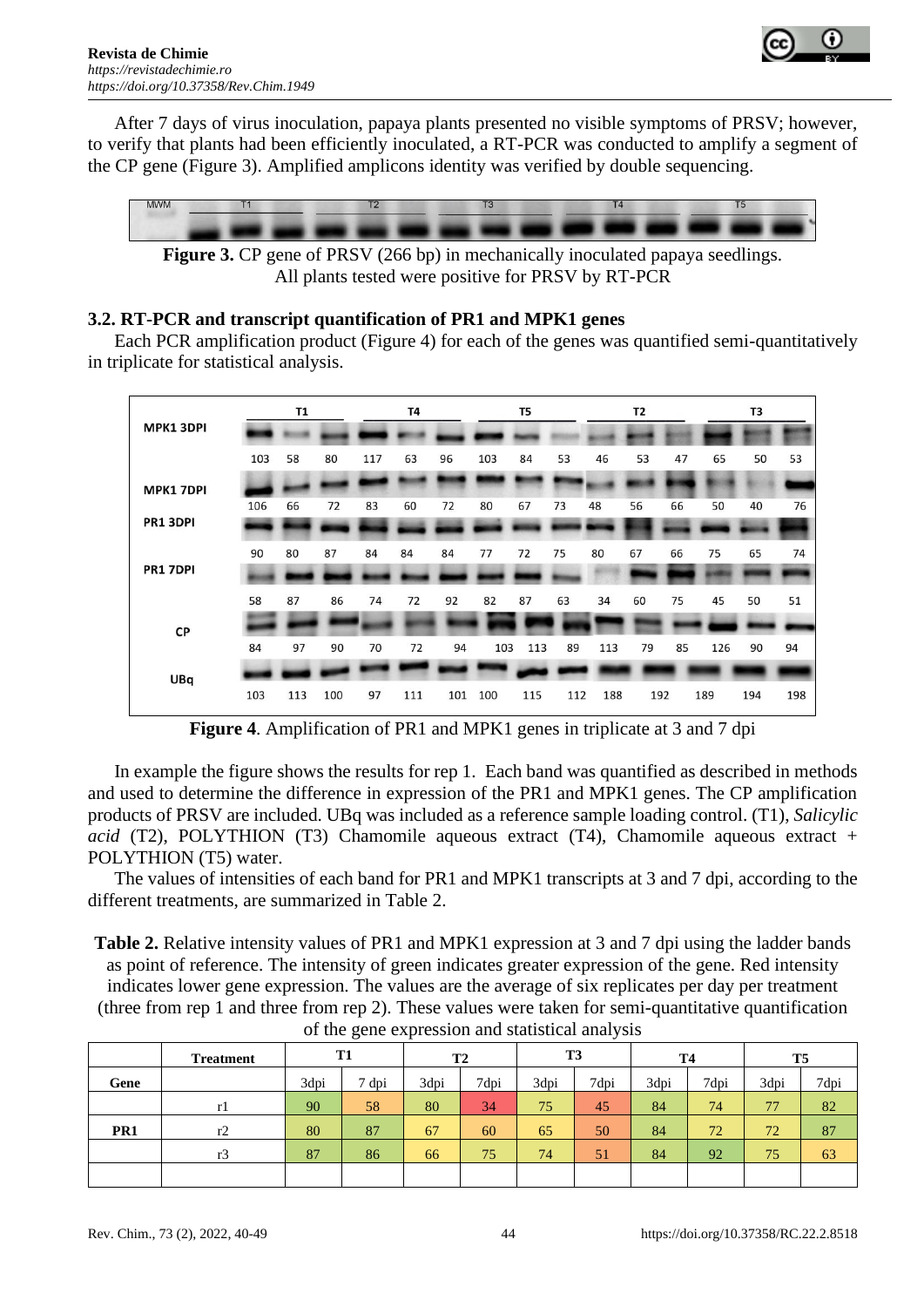

| MPK1 |                | 103 | 106                    | 46       | 48 | 65 | 50 | $\overline{1}$<br>. . | 83                    | 103 | 80                  |
|------|----------------|-----|------------------------|----------|----|----|----|-----------------------|-----------------------|-----|---------------------|
|      | $\overline{1}$ | 58  | 66                     | 50<br>Эź | 56 | 50 | 40 | 63                    | 60                    | 84  | 67                  |
|      | 1J             | 80  | $\mathbf{a}$<br>$\sim$ | 47       | 66 | 53 | 76 | 96                    | $\overline{a}$<br>1 L | 53  | $\mathbf{a}$<br>1 J |

## **3.3. Statistical analysis**

The values showed in Table 2 were used to perform the analysis of variance to determine if there were significant differences between the treatments in the putative induction of the expression of the PR1 and MPK1 genes, as well as the differences in expression at 3 and 7 dpi. The ANOVA results suggest a best induction of treatments in the expression of PR1 (Pr>F= 0.0001) in comparison to MPK1 (Pr>F= 0.0047). Multiple comparison tests indicated no significant differences among the treatments to induce the expression of the MPK1 gene. On the other side  $T4$  (Chamomile aqueous extract + POLYTHION) and T1 (Salicylic Acid) produced a best response for PR1 gene induction. Likewise, greater induction of PR1 expression was found at 3 dpi (Pr>F=0.0063). On the other hand, no statistically significant differences were found in the levels of expression of MPK1 at 3 dpi and 7 dpi.

## **3.4. Effect of treatments on plant development and disease symptoms**

Papaya plants sprayed with treatments and inoculated with PRSV were monitored for 30 days to evaluate the development of the disease. Figure 5 shows the papaya plants at 7 and 30 dpi, respectively.



**Figure 5.** Effect of treatments on the morphology of papaya plants. At the top are the plants at 7 dpi and at the bottom at 30 dpi. (A), Salicylic Acid (B), POLYTHION (C) Chamomile aqueous extract (D), Chamomile aqueous extract + POLYTHION (E) water

The Chamomile aqueous extract (T3) caused a deleterious effect in papaya plants at 30 dpi yielding the death of 3 plants, including control plants that were not inoculated with the virus (Table 3).

**Table 3.** Severity of PRSV symptoms in papaya plants sprayed with different treatments. The higher +, the higher the severity of PRSV disease. \* Control plants were not inoculated with the virus, but sprayed with the corresponding treatment

| Treatment                                    | $Plant$ #1 | $Plant$ #2 | $Plant$ #3 | Plant #4 Control* | Plant # 5 Control* |
|----------------------------------------------|------------|------------|------------|-------------------|--------------------|
| T1: Salievlie acid                           | $^{+++}$   |            |            |                   |                    |
| T2: POLYTHION                                |            |            |            |                   |                    |
| T3: Chamomile aqueous<br>extract             | died       | $^{++}$    | $^{++}$    | died              | died               |
| T4: Chamomile aqueous<br>extract + POLYTHION | $^{+++}$   | $^{+}$     |            |                   |                    |
| T5: Water (mock)                             | $^{++}$    | $^{++}$    | died       |                   |                    |

Interestingly, plants treated with. Chamomile aqueous extract (T3) + POLYTHION (T4), developed no symptoms of deleterious effect caused by T3. On the other hand, at 30 dpi the plants sprayed with POLYTHION (T2), showed less deleterious effect, and presented attenuated symptoms caused by PRSV disease. However, T2 was not the treatment that induced a higher expression of MPK1 or PR1. Papaya plants sprayed with T2, had a similar response to plants treated with salicylic acid (T1).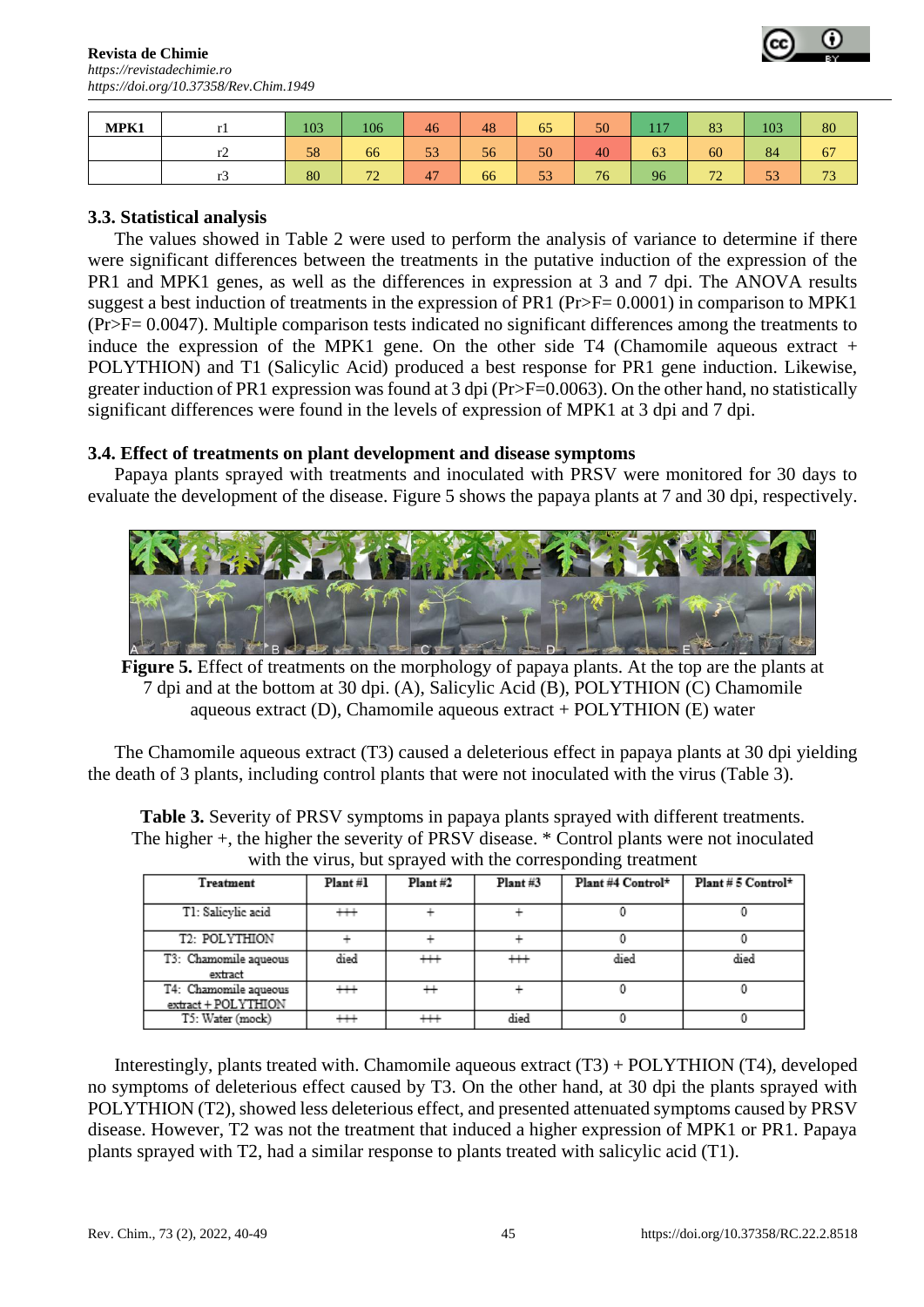

The deleterious effects observed in the Chamomile aqueous extract could be attributed to compounds such as ammonia, ethylene oxide, organic acids, acetic acid, propionic acid, phenols, or other salts [15] as well as synergistic effects of compounds [19]. However, the harmful effect and PRSV symptoms drops when aqueous extract was mixed with sulphur-based POLYTHION. Plant defence against viruses is mainly due the presence of secondary metabolites such as terpenes, phenolic compounds and nitrogen and sulphur containing compounds [20]. The resistance induction observed in papaya plants could be due to the sulphur as the active ingredient of POLYTHION, however, plants treated only with POLYTHION showed lower induction of the expression of PR1 and MPK1 genes, compared to the combination of Chamomile aqueous extract with POLYTHION.

Treatment 4 (Chamomile aqueous extract + POLYTHION), induced the greatest response in the expression of the PR1 gene at 3 dpi, with no statistical difference to the induction caused by the treatment based on salicylic acid. Salicylic acid was used as positive control because induce resistance to viruses and other pathogens [21], it is a key plant defence regulator that primarily mediates responses to biotrophic pathogens [22], and is essential for the induction of systemic acquired resistance (SAR) [23]. Nonetheless little is known about the signal transduction pathway involved in plant-virus interactions, although it is known that expression of defence-related genes in compatible host plants may share a common signalling pathway with incompatible interactions [24]. SA can induce resistance to viral replication, cell-to-cell movement, and systemic movement. But which step of the infection cycle is inhibited depends upon the virus-host combination [25].

Resistance inducers in plants could help to reduce the use of pesticides, but their performance in the field is still not satisfactory because it is not well known how to integrate them into crop protection practices [11]. Although induced resistance can be activated in the field in the absence of pathogens, there is concern among farmers about their direct use on crops because of perceived crop losses and less effective control compared to traditional chemicals. In addition, confidence in resistance-inducing biotic or abiotic products is low among farmers for a number of reasons including the need for several applications or the application of different inducers to achieve the effect of the agrochemical [26]. However, the discovery of compounds that at very low percentages are capable of activating resistance in plants stimulates research in this area and produces fundamental knowledge about local and systemic defence mechanisms against diseases [27]. Treatment with Chamomile aqueous extract to induce resistance against PRSV caused deleterious effect in papaya plants, so it doesn´t seem like a recommended alternative to PRSV control by itself. However, that harmful effect decreased when the aqueous extract was combined with POLYTHION, triggering an effect that drops the PRSV symptoms and favoured the expression of the PR1 gene in a similar way to that produced by salicylic acid.

Achieving sustainable crop production to feed an ever-growing population is a challenge today, but it is necessary to reduce adverse effects on the environment from agricultural activities. Pesticide reduction is critical to environmental conservation and can be reduced by adopting novel protection strategies [28]. The treatment of crop plants with resistance inducers is an alternative that has been implemented against disease control in different pathologies [29-32], including diseases caused by viruses [33-35]. For PRSV the literature is scarce, despite the fact that this constitutes the greatest obstacle in the production of papaya, being responsible for considerable losses in the crops. The disease caused by PRSV has been controlled mainly through biotechnological approaches with the generation of genetically modified plants [36]. However, there are studies of resistance induction to PRSV, in which it has been suggested that the severity and its accumulation in cucumber leaves, are greatly reduced when they have been preliminarily treated with silica nanoparticles  $(SiO<sub>2</sub>)$  or treatments with the growth promoting fungus *Penicillium simplicissimum* [37].

# **4. Conclusions**

POLYTHION, an agrochemical compound based on sulphur reduced the severity of symptoms caused by PRSV in papaya plants; however, the compound by itself did not produce greater expression of resistance related genes. Chamomile aqueous extract + POLYTHION treatment generated a response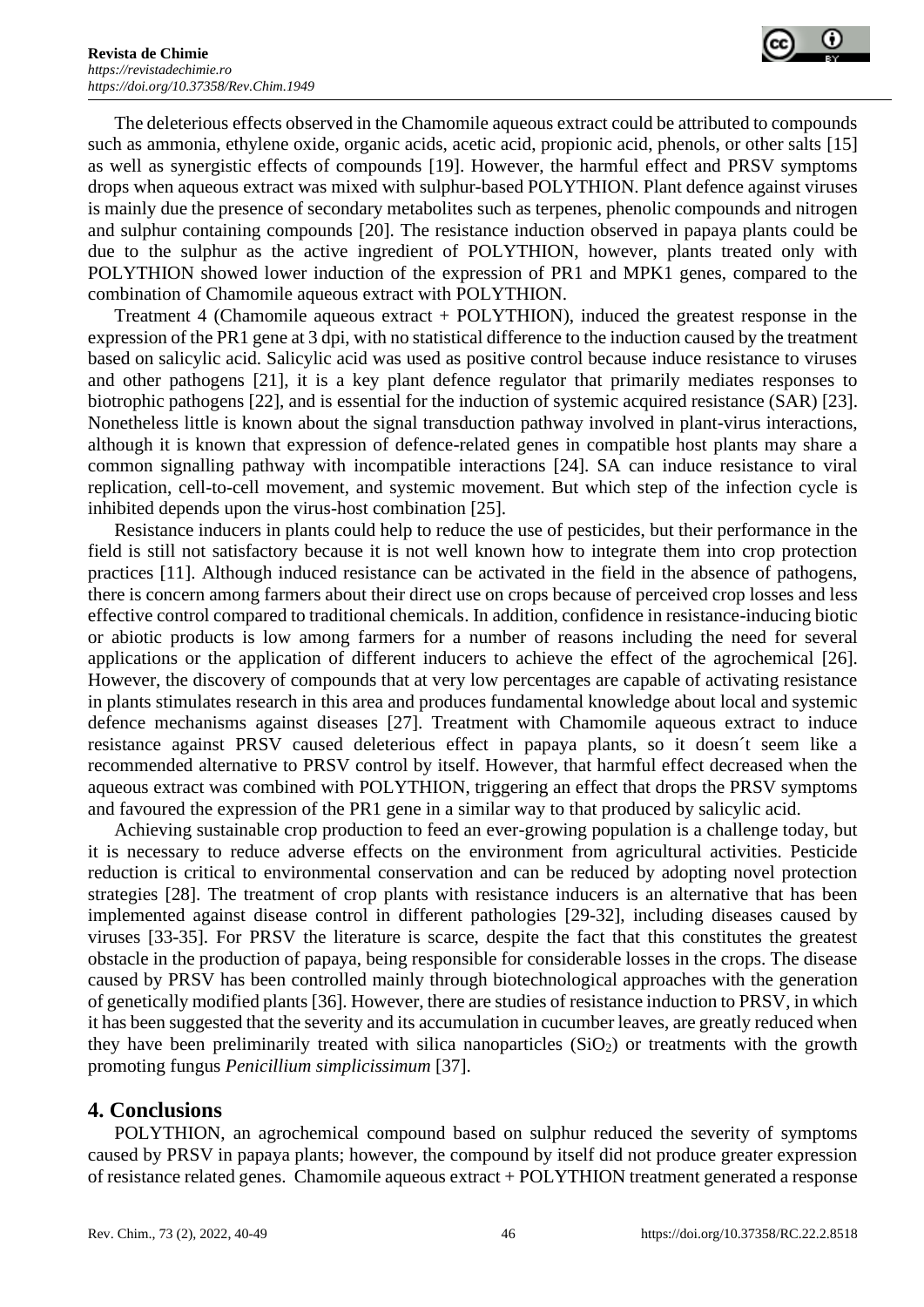

in plants similar to that produced by salicylic acid in the induction of PR1 expression. Given the phytotoxic effect of the aqueous chamomile aqueous extract, it is not recommended to be used as an organic inducer of resistance in papaya plants.

**Acknowledgements** The authors would like to thank to the *Fondo de Investigaciones Universitarias* (FINU) from the Universidad Francisco de Paula Santander (UFPS), for the funding the project FINU 033-2017

## **References**

1.ZHOU M, WANG W. Recent Advances in Synthetic Chemical Inducers of Plant Immunity, *Front Plant Sci*. **9**2018, 1613. doi:10.3389/fpls.2018.01613.

2.JAIN D, KHURANA JP. Role of Pathogenesis-Related (PR) Proteins in Plant Defense Mechanism. In: Singh A, Singh I, editors. Molecular Aspects of Plant-Pathogen Interaction. Singapore: Springer, 2005.

3.ZHANG J, DU X, WANG Q, CHEN X, LV D, XU K*, et al.*, Expression of pathogenesis related genes in response to salicylic acid, methyl jasmonate and 1-aminocyclopropane-1-carboxylic acid in Malus hupehensis (Pamp.) Rehd, *BMC Res Notes*. **3**2010, 208. doi:10.1186/1756-0500-3-208.

4.GLAZEBROOK J. Genes controlling expression of defense responses in Arabidopsis--2001 status, *Curr Opin Plant Biol*. **4**(4), 2001, 301-8. doi:10.1016/s1369-5266(00)00177-1.

5.ALI S, GANAI BA, KAMILI AN, BHAT AA, MIR ZA, BHAT JA*, et al.*, Pathogenesis-related proteins and peptides as promising tools for engineering plants with multiple stress tolerance, *Microbiol Res*. **212-213**2018, 29-37. doi:10.1016/j.micres.2018.04.008.

6.VAN LOON LC, VAN KAMMEN A. Polyacrylamide disc electrophoresis of the soluble leaf proteins from Nicotiana tabacum var. "Samsun" and "Samsun NN". II. Changes in protein constitution after infection with tobacco mosaic virus, *Virology*. **40**(2), 1970, 190-211.

doi:10.1016/0042-6822(70)90395-8.

7.HE X, WANG C, WANG H, LI L, WANG C. The Function of MAPK Cascades in Response to Various Stresses in Horticultural Plants, *Front Plant Sci*. **11**(952), 2020, 1-12.

8.MENG X, ZHANG S. MAPK cascades in plant disease resistance signaling, *Annu Rev Phytopathol*. **51**2013, 245-66. doi:10.1146/annurev-phyto-082712-102314.

9.ALEXANDERSSON E, MULUGETA T, LANKINEN A, LIJEROTH E, ANDREASSON E. Plant Resistance Inducers against Pathogens in Solanaceae Species-From Molecular Mechanisms to Field Application, *Int. J. Mol. Sci.*, **17**(10), 2016, 1673.

10.WHITE RF. Acetylsalicylic acid (aspirin) induces resistance to tobacco mosaic virus in tobacco, *Virology*. **99**(2), 1979, 410-2. doi:10.1016/0042-6822(79)90019-9.

11.MAROLLEAU B, GAUCHER M, HEINTZ C, DEGRAVE A, WARNEYS R, ORAIN G*, et al.*, When a Plant Resistance Inducer Leaves the Lab for the Field: Integrating ASM into Routine Apple Protection Practices, *Front Plant Sci*. **8**2017, 1938. doi:10.3389/fpls.2017.01938.

12.OLIVEIRA MDM, VARANDA CMR, FÉLIX MRF. Induced resistance during the interaction pathogen x plant and the use of resistance inducers, *Phytochemistry letters*. **15**2016, 152-158. doi:https://doi.org/10.1016/j.phytol.2015.12.011.

13.AGRONET. Reporte: Área, produccion y rendimiento nacional por cultivo. In: Minagricultura, 2020. 14.CHAVES-BEDOYA G, ORTIZ-ROJAS LY. Genetic variability of Papaya ringspot virus isolates in Norte de Santander - Colombia, *Agronomía Colombiana*. **33**(2), 2015, 184-193.

doi:https://doi.org/10.15446/agron.colomb.v33n2.50095.

15.SINGH O, KHANAM Z, MISRA N, SRIVASTAVA MK. Chamomile (Matricaria chamomilla L.): An overview, *Pharmacogn Rev*. **5**(9), 2011, 82-95. doi:10.4103/0973-7847.79103.

16.ORTIZ-ROJAS LY, CHAVES-BEDOYA G. Molecular characterization of two papaya ringspot virus isolates that cause devastating symptoms in Norte de Santander, Colombia, *European Journal of Plant Pathology*. **148**2017, 883-894. doi:https://doi.org/10.1007/s10658-016-1143-z.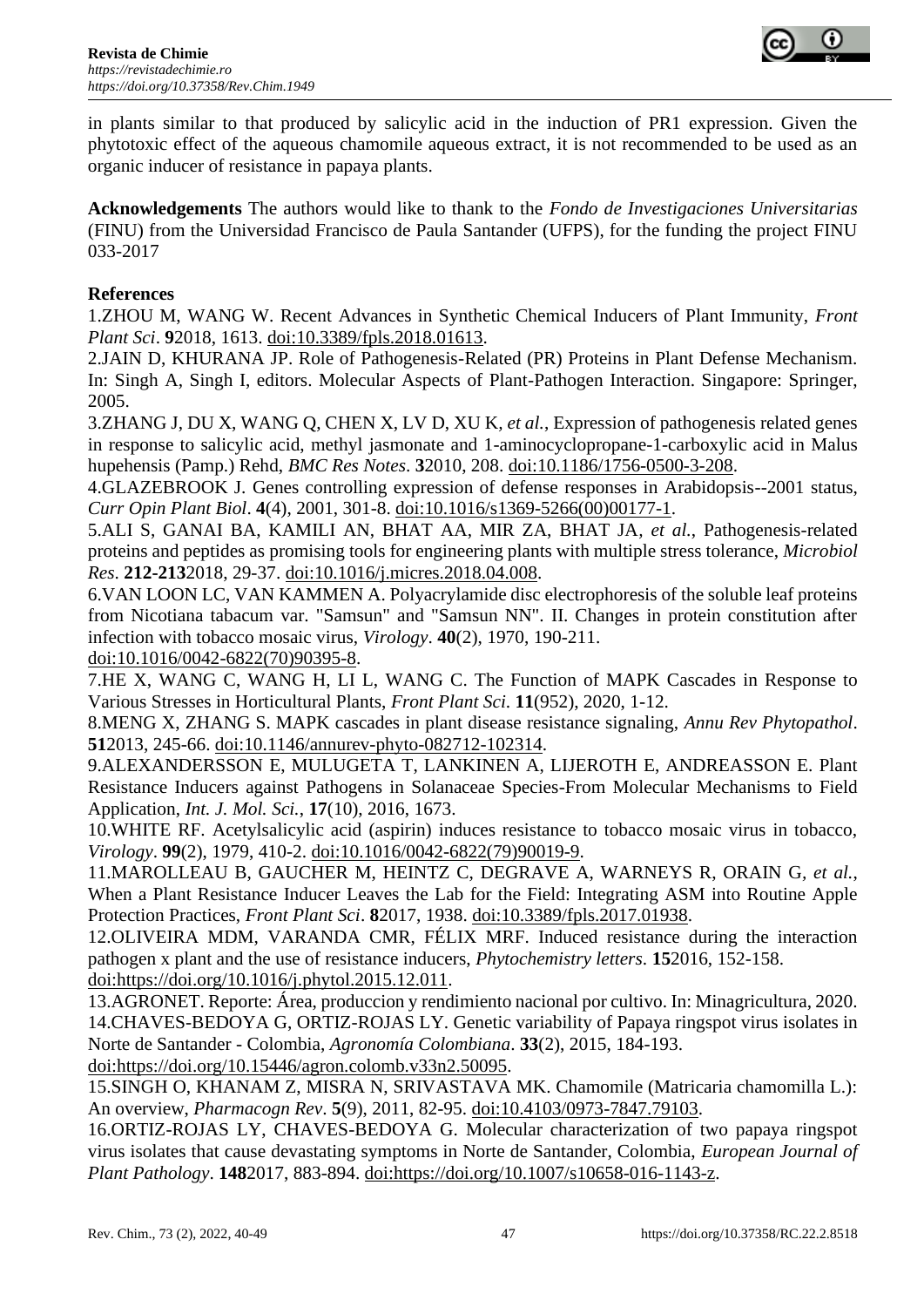

17.SALGADO-SICLÁN M, ROJAS-MARTÍNEZ R, ZAVALETA-MEJIA E, OCHOA-MARTÍNEZ D, BURGUEÑO-FERREIRA J, XOCONOSTLE-CÁZARES B*, et al.*, Differential Accumulation of Defense-Related Transcripts by Inducers of Resistance in Arabidopsis, *Journal of plant pathology &* 

*microbiology*. **3**(6), 2012. 18.BRUNNER AM, YAKOVLEV IA, STRAUSS SH. Validating internal controls for quantitative plant gene expression studies, *BMC Plant Biol*. **4**2004, 14. doi:10.1186/1471-2229-4-14.

19.EMINO ER, WARMAN PR. Biological assay for compost quality, *Compost Science & Utilization*. **4**2004, 342-348. doi:https://doi.org/10.1080/1065657X.2004.10702203.

20.TABASSUM B, SHER Z, TARIQ M, KHAN A, SHAHID N, BILAL M*, et al.*, Overview of Acquired Virus Resistance in Transgenic Plants, *Experimental Agriculture & Horticulture*. **2**(2), 2013, 12-28.

21.MURPHY AM, CHIVASA S, SINGH DP, CARR JP. Salicylic acid-induced resistance to viruses and other pathogens: a parting of the ways?, *Trends Plant Sci*. **4**(4), 1999, 155-160.

doi:10.1016/s1360-1385(99)01390-4.

22.GLAZEBROOK J. Contrasting mechanisms of defense against biotrophic and necrotrophic pathogens, *Annu Rev Phytopathol*. **43**2005, 205-27. doi:10.1146/annurev.phyto.43.040204.135923.

23.MAYERS CN, LEE KC, MOORE CA, WONG SM, CARR JP. Salicylic acid-induced resistance to Cucumber mosaic virus in squash and Arabidopsis thaliana: contrasting mechanisms of induction and antiviral action, *Mol Plant Microbe Interact*. **18**(5), 2005, 428-34. doi:10.1094/MPMI-18-0428.

24.HUANG Z, YEAKLEY JM, GARCIA EW, HOLDRIDGE JD, FAN JB, WHITHAM SA. Salicylic acid-dependent expression of host genes in compatible Arabidopsis-virus interactions, *Plant Physiol*. **137**(3), 2005, 1147-59. doi:10.1104/pp.104.056028.

25.MURPHY AM, ZHOU T, CARR JP. An update on salicylic acid biosynthesis, its induction and potential exploitation by plant viruses, *Curr Opin Virol*. **42**2020, 8-17.

doi:10.1016/j.coviro.2020.02.008.

26.RIVEROS ANGARITA AS. Inducción de Resistencia en Plantas. Interacción: planta-patógeno. San José, C.R: IICA 2010: Universidad del Tolima; 2010.

27.OSTENDORP M, KUNZ W, DIETRICH B, STAUB T. Induced Disease Resistance in Plants by Chemicals, *European Journal of Plant Pathology*. **107**2001, 19-28.

doi:https://doi.org/10.1023/A:1008760518772.

28.LECHENET M, DESSAINT F, PY G, MAKOWSKI D, MUNIER-JOLAIN N. Reducing pesticide use while preserving crop productivity and profitability on arable farms, *Nat Plants*. **3**2017, 17008. doi:10.1038/nplants.2017.8.

29.SULTANA F, M. HM, KUBOTA M, HYAKUMACHI M. Induction of systemic resistance in Arabidopsis thaliana in response to a culture filtrate from a plant growth-promoting fungus, Phoma sp. GS8-3, *Plant Biol (stuttg)*. **11**(1), 2009, 97-104. doi:10.1111/j.1438-8677.2008.00142.x.

30.ABDEL-MONAIM MF, ISMAIL ME, MORSY KM. Induction of systemic resistance of benzothiadiazole and humic Acid in soybean plants against fusarium wilt disease, *Mycobiology*. **39**(4), 2011, 290-8. doi:10.5941/MYCO.2011.39.4.290.

31.BARIYA HS, THAKKAR VR, THAKKAR AN, SUBRAMANIAN RB. Induction of systemic resistance in different varieties of Solanum tuberosum by pure and crude elicitor treatment, *Indian J Exp Biol*. **49**(2), 2011, 151-62.

32.LEE BD, DUTTA S, RYU H, YOO SJ, SUH DS, PARK K. Induction of systemic resistance in Panax ginseng against Phytophthora cactorum by native Bacillus amyloliquefaciens HK34, *J Ginseng Res*. **39**(3), 2015, 213-20. doi:10.1016/j.jgr.2014.12.002.

33.SUDHAKAR N, NAGENDRA-PRASAD D, MOHAN N, MURUGESAN K. Induction of systemic resistance in Lycopersicon esculentum cv. PKM1 (tomato) against Cucumber mosaic virus by using ozone, *J Virol Methods*. **139**(1), 2007, 71-7. doi:10.1016/j.jviromet.2006.09.013.